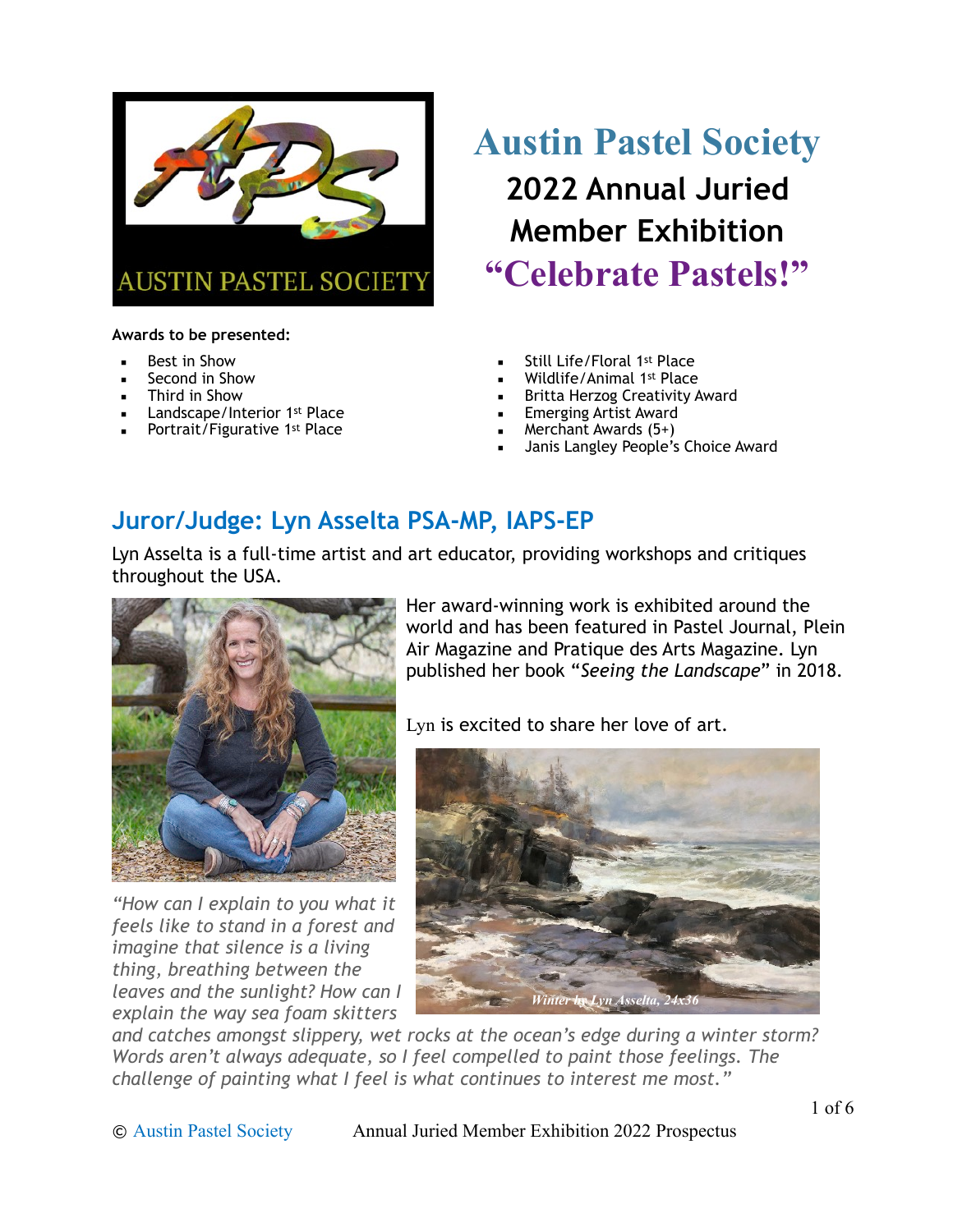### **Austin Pastel Society is delighted to host our Annual Juried Members Exhibition at Austin Art & Frame, Austin Fine Art Gallery**

#### **Important Dates & Location:**

**Call for Entries**: Wednesday, December 1, 2021 **Entry Deadline**: Monday, January 3 at 11:59pm **Notice of Acceptance**: Friday, January 14 **Exhibit Dates**: Monday, February 7 — Thursday, March 31 **Exhibit Location:** Austin Fine Art Gallery (AAF) 2805 Bee Cave Road, Suite 430 Austin, TX 78746 512-306-1064 FREE PARKING **<https://www.artframingservices.com>**

### **Exhibition Details**

- I. **Call for Entries: Wednesday, December 1, 2021 Monday, January 3, 2022**
	- Up to three (3) entries can be submitted on the APS website registration form.
	- Entries will be displayed on the AAF website.
	- An auto-reply will follow entry submission with instructions and link to submit the images on the Austin Art & Frame website.
	- Follow-up email reminders will be sent.
	- Final date to upload entries to the AAF website is January 3.

#### II. **Notice of Juried Acceptance: Friday, January 14, 2022**

- Registrants will receive an email including:
	- 1. Notice of accepted paintings.
	- 2. Instructions to submit unframed artwork image, bio image and text to artist AAF account. Optional: framed artwork image may be uploaded.
	- 3. Art delivery instructions.

#### III. **Judging of Juried Entries: Thursday, January 13, 2022**

- APS will notify AAF by Friday, January 14.
- Individual artists will be notified of award(s) on Friday, January 14.
- Awards and certificates picked up at gallery or mailed, or as agreed by Donations Chair, Exhibitions Chair and artist.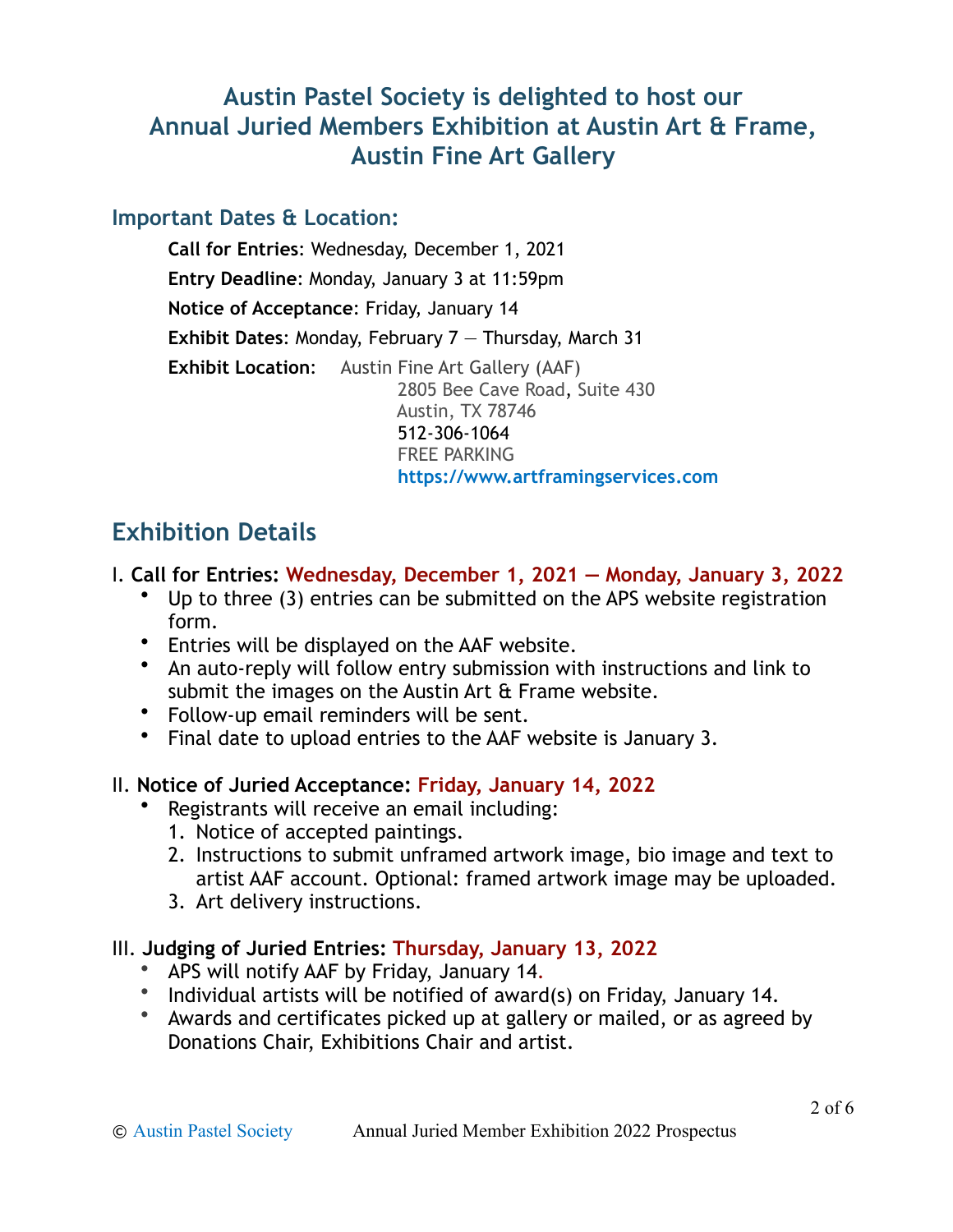#### IV. **Delivery of Accepted Paintings to AAF: Saturday, January 29 & Monday, January 31, 2022**

• AAF will hang show Tuesday, February 2 through Friday, February 5.

#### V. **Exhibition at AAF**: **Monday, February 7 — Thursday, March 31, 2022**

- Juried exhibit entries will be available on the AAF website and in the gallery for the "Celebrate Pastels!" Exhibition.
- Online Vote button per entry allows for People's Choice Award voting, and option to vote in person during the exhibit.

#### VI. **Artists Awards Ceremony (virtual): Saturday, February 5, 2:30 to 3:30 pm**

- Artists, Members and Guests are welcome to attend.
- AJME 2022 video will be presented during a virtual meeting.

#### VII. **Strike Show and Pick Up Paintings at AAF**

- Strike show on Friday, April 1, 2022.
- Painting pick up on Friday, April 1 and Saturday, April 2, 2022.

#### VIII. **APS Web Site and Flickr Albums**: **April 1, 2022**

- Link to Flickr APS Album for full set, juried set, awards set albums.
- APS Exhibition Awards webpage posted after Awards Ceremony.
- APS April Newsletter will announce award winners.

## Entry Requirements

#### A. Eligibility

- Open to all paid members of the Austin Pastel Society.
- [Click here to join APS.](https://www.austinpastelsociety.org/join-renew/)
- Entries must not have been previously exhibited in an APS Annual Juried Exhibition or any Austin Art & Frame (AAF) prior exhibit. Work must not have won an award in any previous APS exhibition.

#### B. Medium

• Work must be minimum 80% soft pastel. No oil pastel is allowed.

#### C. Originality

- All work presented for this juried exhibit shall be original. Compositions based on published material or another artist's work are NOT considered original and are not eligible.
- Paintings executed in a workshop under another artist's supervision or paintings based on another person's photograph (even if it is copyrightfree, and even if you have been given permission) are NOT eligible.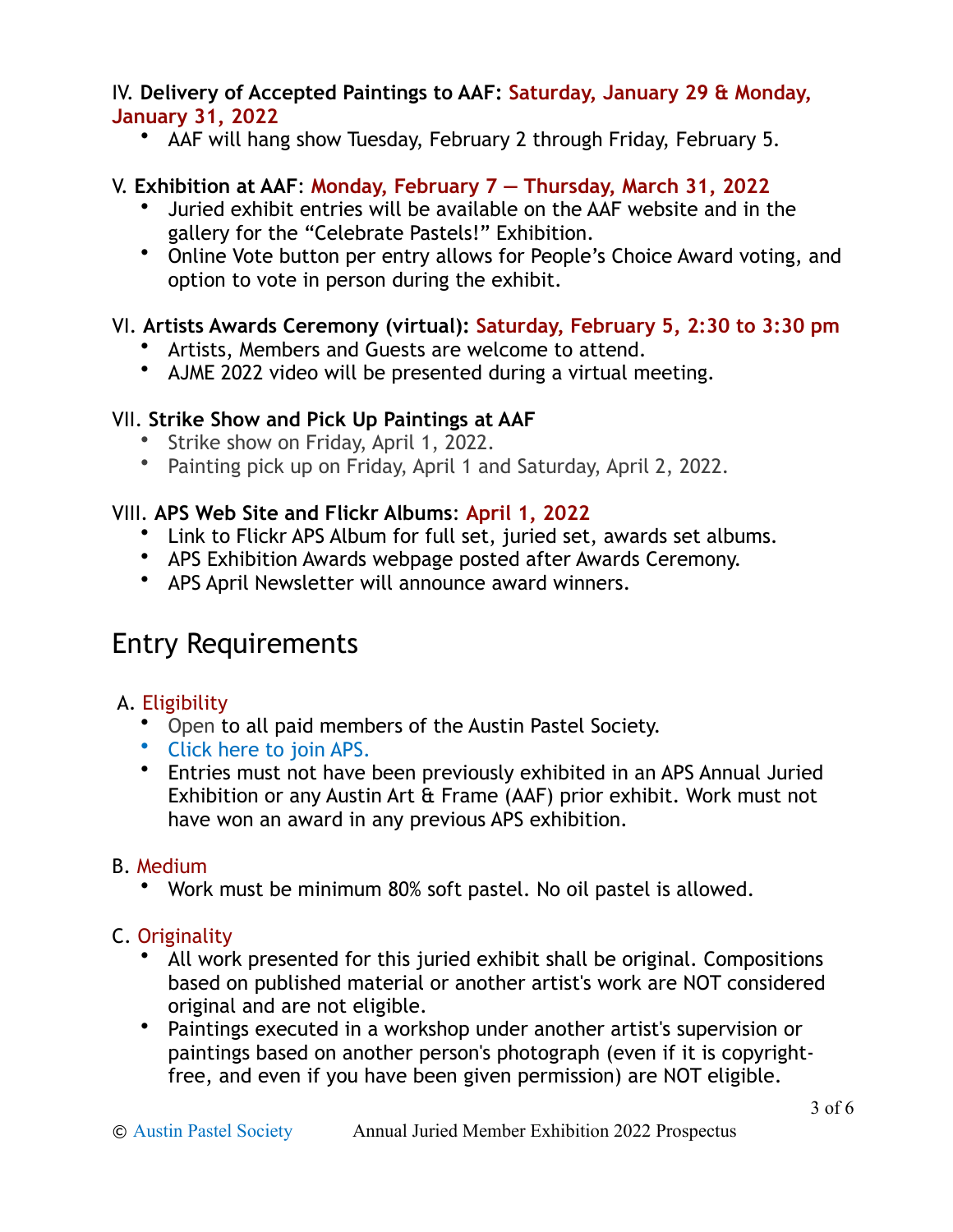- No published materials of any kind may be used for source material, unless it is the artist's own published work.
- Entries must have been painted from life or from a photo that you have taken yourself, or from your imagination.
- **Work derived from—or similar to—work shown in previous APS juried exhibitions will not be accepted.**
- **Paintings must have been completed in the last three (3) years.**

#### D. Subject

- Representational or traditional art works. Figural nudes are not allowed. The Exhibition Committee reserves the right to reject work deemed unsuitable for exhibition at the venue.
- You may enter work in the following categories:
	- **EXEC** Landscape/Interior
	- **•** Portrait/Figure
	- **E** Still Life/Floral
	- Wildlife/Animal.
- Limit of three (3) entries per artist.
- The Exhibition Committee reserves the right to reassign paintings to different categories.

#### E. Size

• Up to 50 inches in either direction, unframed size.

#### F. Digital Image Specifications

- Digital images of your artwork should be high quality, look professional and accurately represent your work.
- Image size must be a minimum of 1,200 pixels on the longest side.
- Maximum File size: 2 Mb in JPEG (.jpg) format.
- RGB or sRGB color mode is best.
- Paintings received that do not match the digital image will be rejected.

#### G. Framing

- Artwork must be framed in a professional manner, ready to hang, using wire supported by two sturdy hangers.
- No saw-toothed hangers, metal frames, colored top mats (a colored liner is allowed), or colored frames (gold and silver are considered neutral for the purpose of framing).
- All frames should be sturdy and suitable to the size and weight of the work.
- Either Plexiglas or glass is allowed.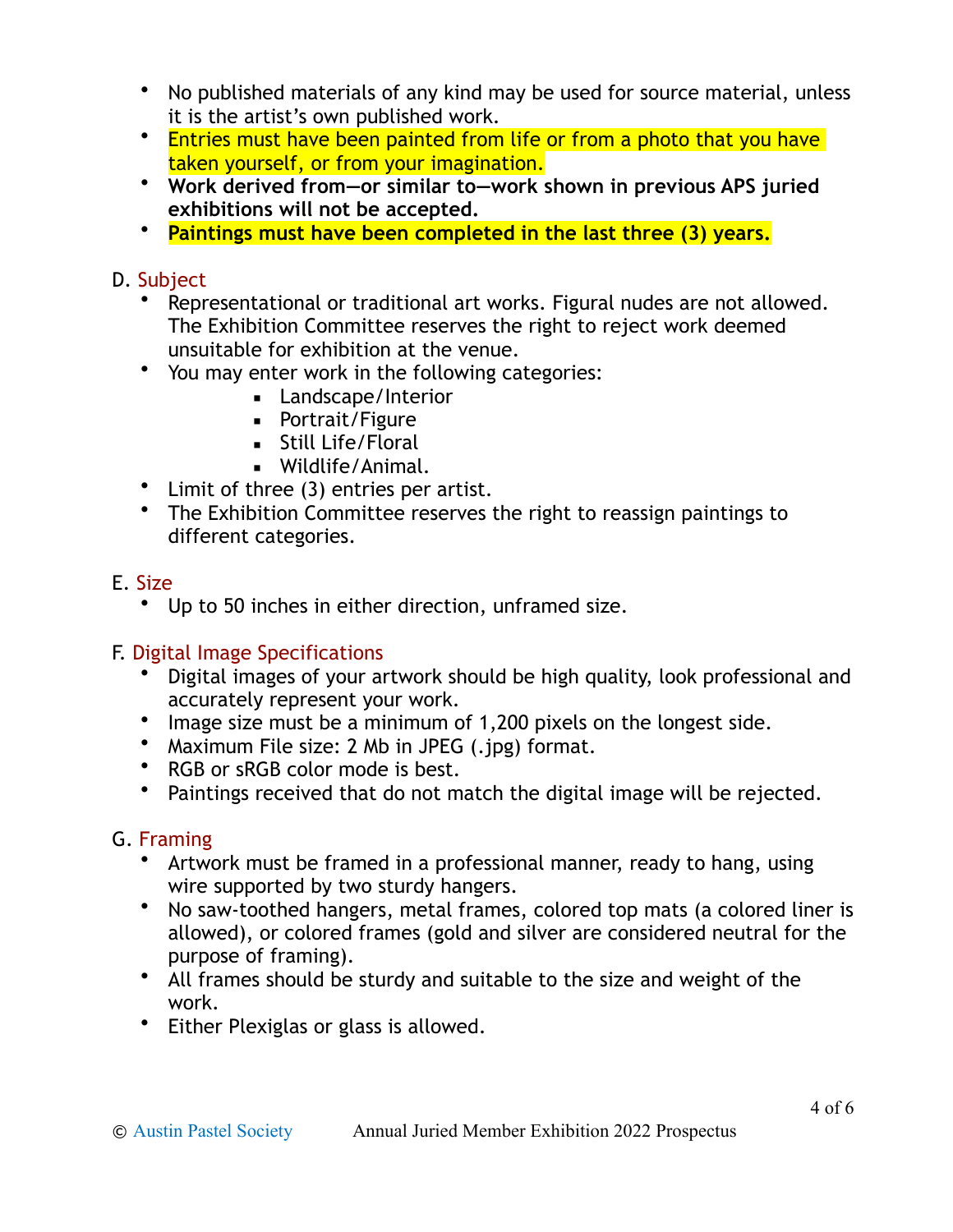#### H. Labels

Attach a label at back of juried paintings in the upper left corner with:

- Artist Name
- Artwork Title
- Price
- Artist Website (if available)
- Phone number
- Email address

The Juried Exhibition Committee has the discretion to reject any work that, in their estimation, does not meet the guidelines.

# Additional Information

#### 1. Entry Fee and Registration Process

- \$45 per artist for up to three (3) images *Artists who do NOT have gallery representation or signature status, and have NOT won an award in a national or international exhibition may enter as Emerging Artists.*
- Click this link to register for the exhibit <https://www.austinpastelsociety.org/juried-exhibits/>
- Pay online via PayPal or mail a check to the Exhibition Chair.
- An auto-reply will be emailed with instructions to upload images to the AAF website.

#### 2. Invitations

Click [here](https://www.austinpastelsociety.org/juried-exhibits/) to download a printable invitation that you can print and mail, or email to your client list. (available January 15)

#### 3. Removal of Artwork

- Juried artwork must be available to exhibit in the gallery.
- There will be no\* substitutions of paintings prior to or during the exhibit and no early removal of artwork.

Note: \**Paintings sold between the end of the Awards Ceremony and closing of the exhibit may be replaced by another work by the same artist of similar quality.*

• Pick-up and delivery are the responsibility of the artist or their agent. No work will be removed from the premises or stored by APS.